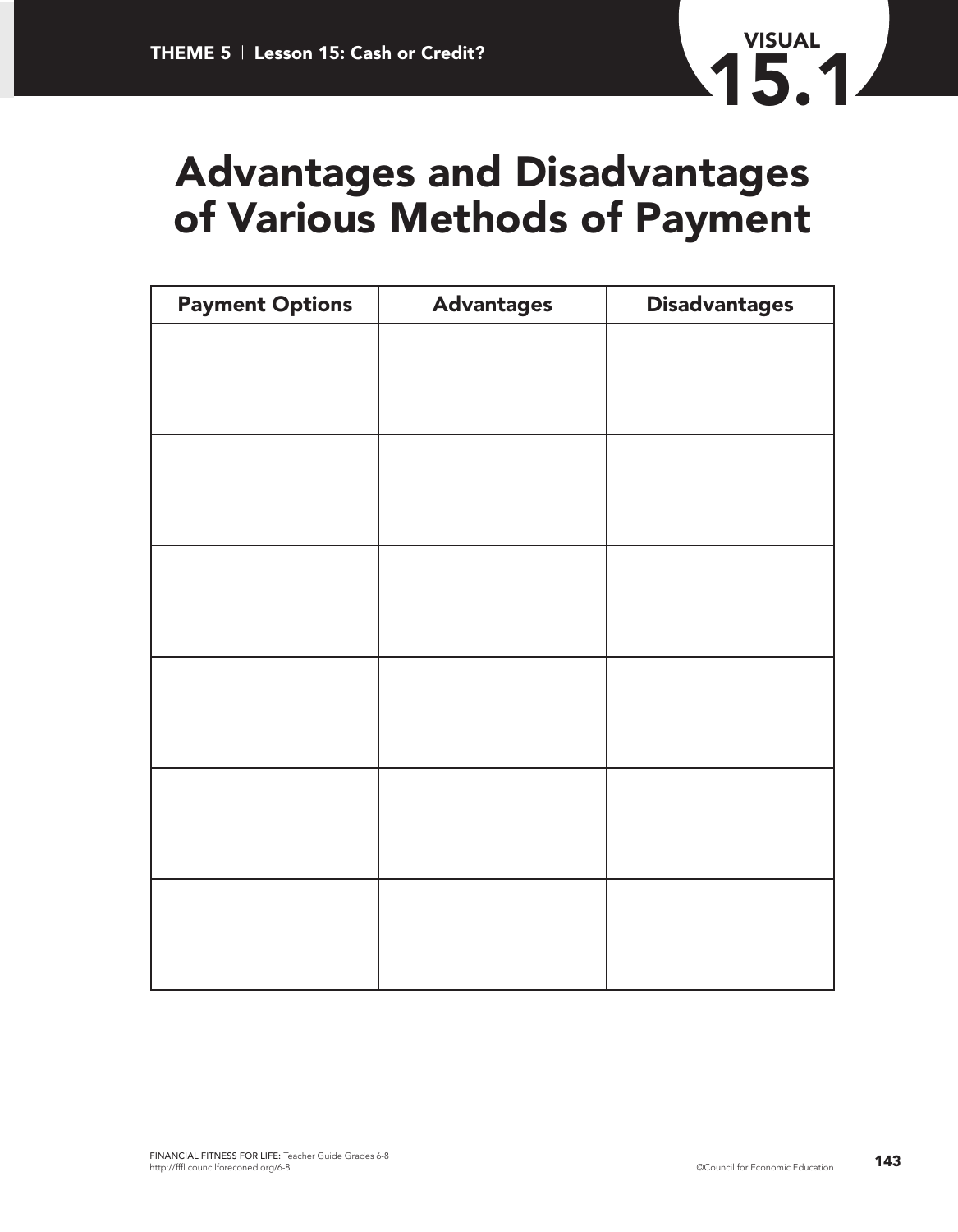

## **How a Check Works**

- 1. Chad writes a \$50 check to pay for music CDs.
- 2. The shop owner sends Chad's check to her bank (A).
- 3. Bank A processes Chad's check and sends it to Chad's bank (B).
- 4. Bank B deducts \$50 from Chad's checking account, and electronically notifies Bank A of the transaction.
- 5. Bank A electronically adds \$50 to the shop owner's account.
- 6. Bank B sends Chad his cancelled check (or copy) for this record.

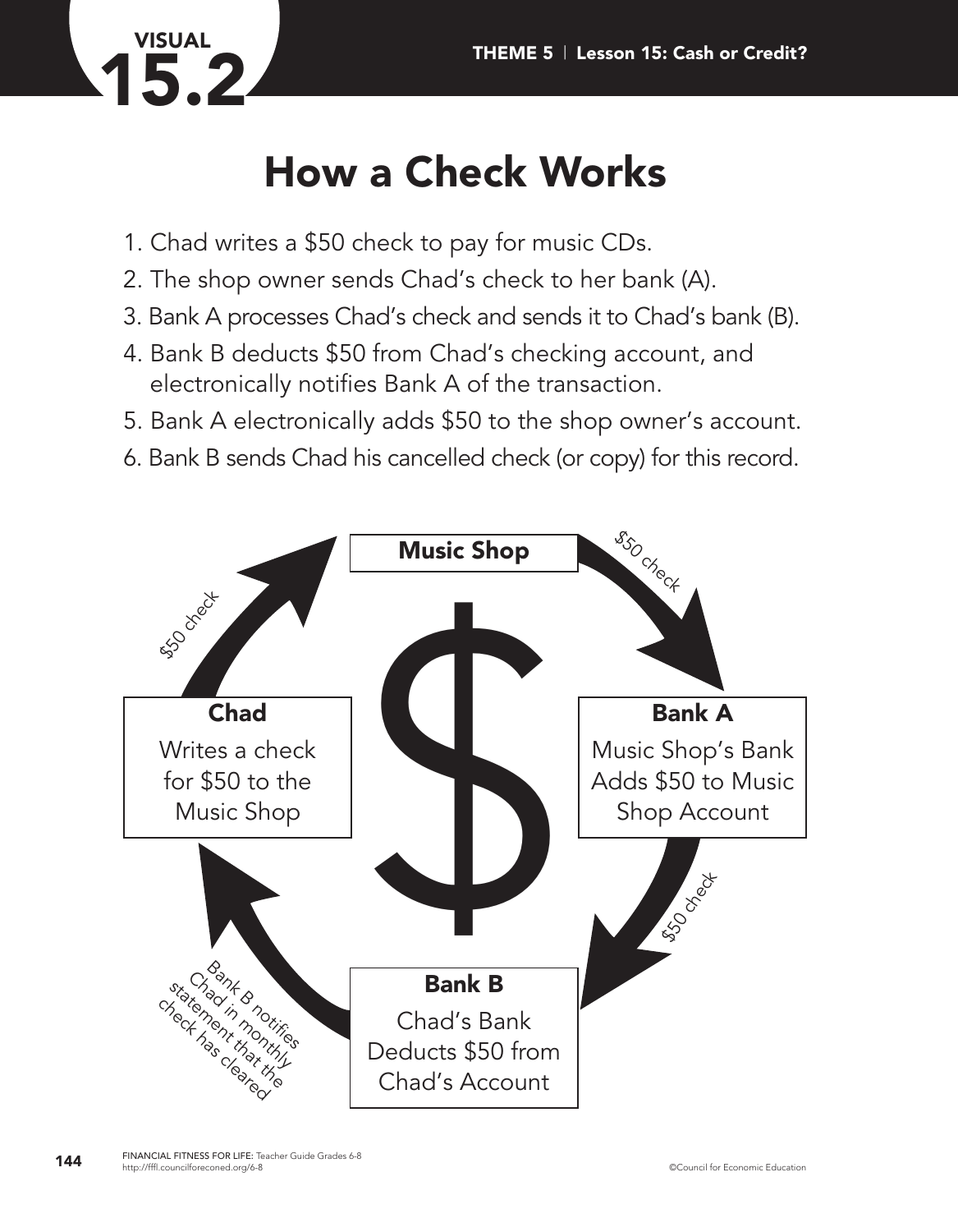

## **How a Credit Card Works**

- Chad uses a credit card issued by ABC Credit Card Company to purchase video games.
- The store owner swipes Chad's credit card past a scanner.
- ABC Credit Card Company is quickly notified that Chad has requested \$50 worth of credit , and if ABC Credit Card Company approves the charge, a credit sale occurs. The credit card company would add the amount of the item purchased to the store's bank account less a processing fee. The processing fee would go to the account of the store's merchant processor.
- ABC Credit Card Company sends Chad a statement that includes a record of his \$50 purchase at the video store.
- If Chad has no balance on his credit card from the previous month, and pays the \$50 before the due date, he usually won't have to pay any interest.
- If Chad chooses to pay only part of the \$50, he will be charged interest on the remaining balance.